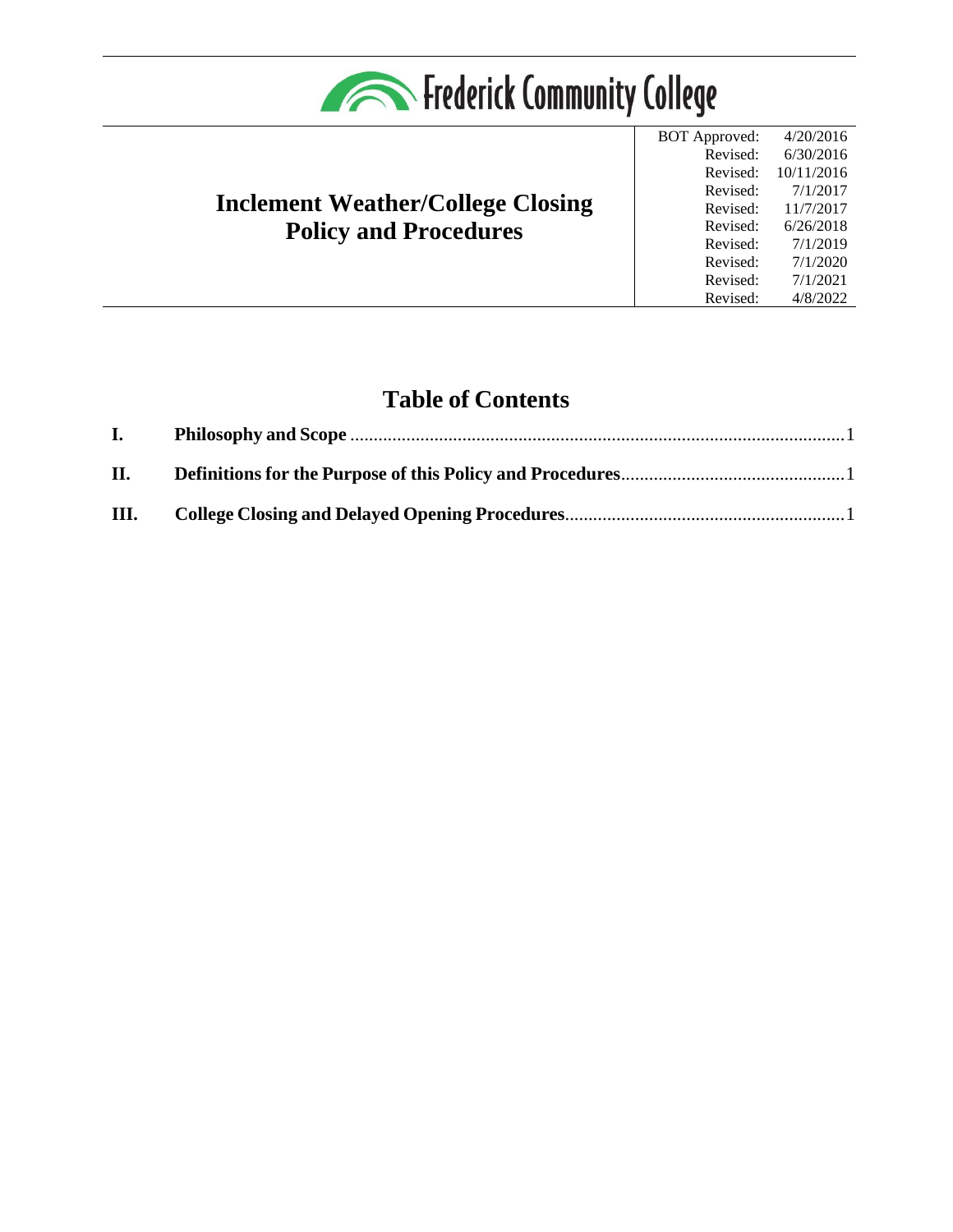## <span id="page-1-0"></span>**I. Philosophy and Scope**

The President of Frederick Community College ("FCC" or the "College") or their designee will decide when classes are to be cancelled, or when the College is to be closed because of inclement weather or other emergency conditions. Only the decision to delay or close will be communicated. It should be assumed that the College is open if there is no notification of a delay or closure.

The President will consult with the Chief of Operations when considering a decision to close or delay the opening of the College. The Chief of Operations will gather and communicate to the President the information necessary to make an informed decision related to College operations.

## <span id="page-1-1"></span>**II. Definitions for the Purpose of this Policy and Procedures**

- A. **"College closing"** refers to the closing of all buildings and offices, cancellation of all in person classes (credit and non-credit), and the cancellation of all in person scheduled non-academic activities and events at both the main campus (including the Carl and Norma Miller Children's Center) and the Monroe Center (unless otherwise noted in the closing announcement). All virtual classes shall proceed whenever possible during inclement weather closings or delays.
- B. **"Emergency conditions"** refers to conditions that, in the determination of the President and Chief of Operations, may put the College community at risk.
- C. **"Essential Personnel"** refers to those employees designated in their job description or by the President as essential to the operation of the College during an identified period of time.
- D. **"Inclement weather"** refers to weather that is normally considered to be related to snow or ice storms, but may include extreme cold temperatures or weather warnings for hurricane or tornado activity.

## <span id="page-1-2"></span>**III. College Closing and Delayed Opening Procedures**

All College employees and students are encouraged to sign up for the FCC Alert [\(www.frederick.edu/fccalert\)](http://www.frederick.edu/fccalert) to receive the most accurate and timely announcements of College closings or delays. Announcements of College closings and delays will be communicated through:

- FCC Alert notifications (register at [www.frederick.edu/fccalert\)](http://www.frederick.edu/fccalert)
- FCC website [www.frederick.edu](http://www.frederick.edu/)
- Social Media
	- o Twitter [www.twitter.com/frederickcc](http://www.twitter.com/frederickcc)
	- o Facebook <https://www.facebook.com/frederickcommunitycollege>
- College Information  $(301)$  846-2400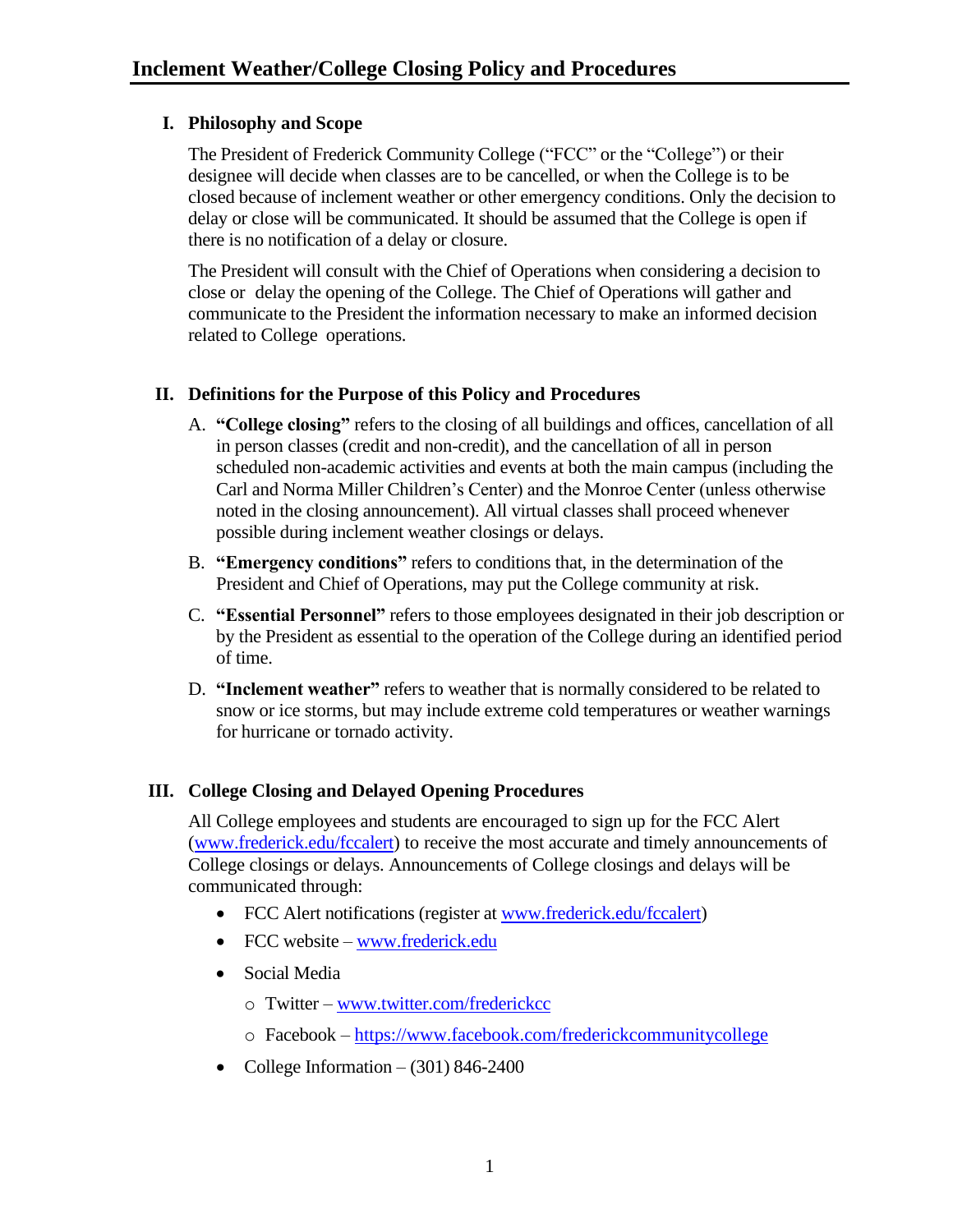Announcements of College closings and delays will also be communicated to the following media outlets:

- Broadcast Media
	- o Radio
		- $\blacksquare$  WFMD-AM (AM 930)
		- $\blacksquare$  WFRE-FM (FM 99.9)
		- $\blacksquare$  WAFY (FM 103.1)
		- $\blacksquare$  WWEG-FM (FM 106.9)
		- $\blacksquare$  WTOP (FM 103.5)
	- o Television
		- $\blacksquare$  WRC-TV (NBC 4)
		- $\blacksquare$  WTTG-TV (FOX 5)
		- WJLA-TV (ABC 7)
		- $\blacksquare$  WUSA (CBS 9)
		- WBAL-TV (NBC 11)
		- $\blacksquare$  WJZ-TV (CBS 13)
		- $\blacksquare$  WDVM-TV (Ch. 25)
- A. A decision **to close** the main campus and Monroe Center for the entire day will be communicated by 5:30 a.m. or as changing weather conditions warrant.
- B. A decision **to delay** opening the main campus and Monroe Center until 11:00 a.m. or 5:00 p.m. will be communicated by 5:30 a.m. or as changing weather conditions warrant.
	- 1. Buildings will be unlocked one half-hour before the announced start time.
	- 2. Classes that are scheduled to start before a delay will not meet, unless the instructor has communicated to the students that they are to report to class at the delayed opening time.
- C. A decision **to close** the main campus and Monroe Center during the day or evening will be communicated in as timely a manner as conditions warrant.
- D. If FCC is open and an FCC class is held at an off-campus location that is closed, such as an FCPS site, the class is cancelled. If the off-campus location is open, but FCC is closed, the class at the off-campus location is cancelled, with the exceptions noted in Sections E and F below. Students should check with their instructors.
- E. Students enrolled through FCC and attending classes at a partnering institution will follow that institution's policy for delays/closings.